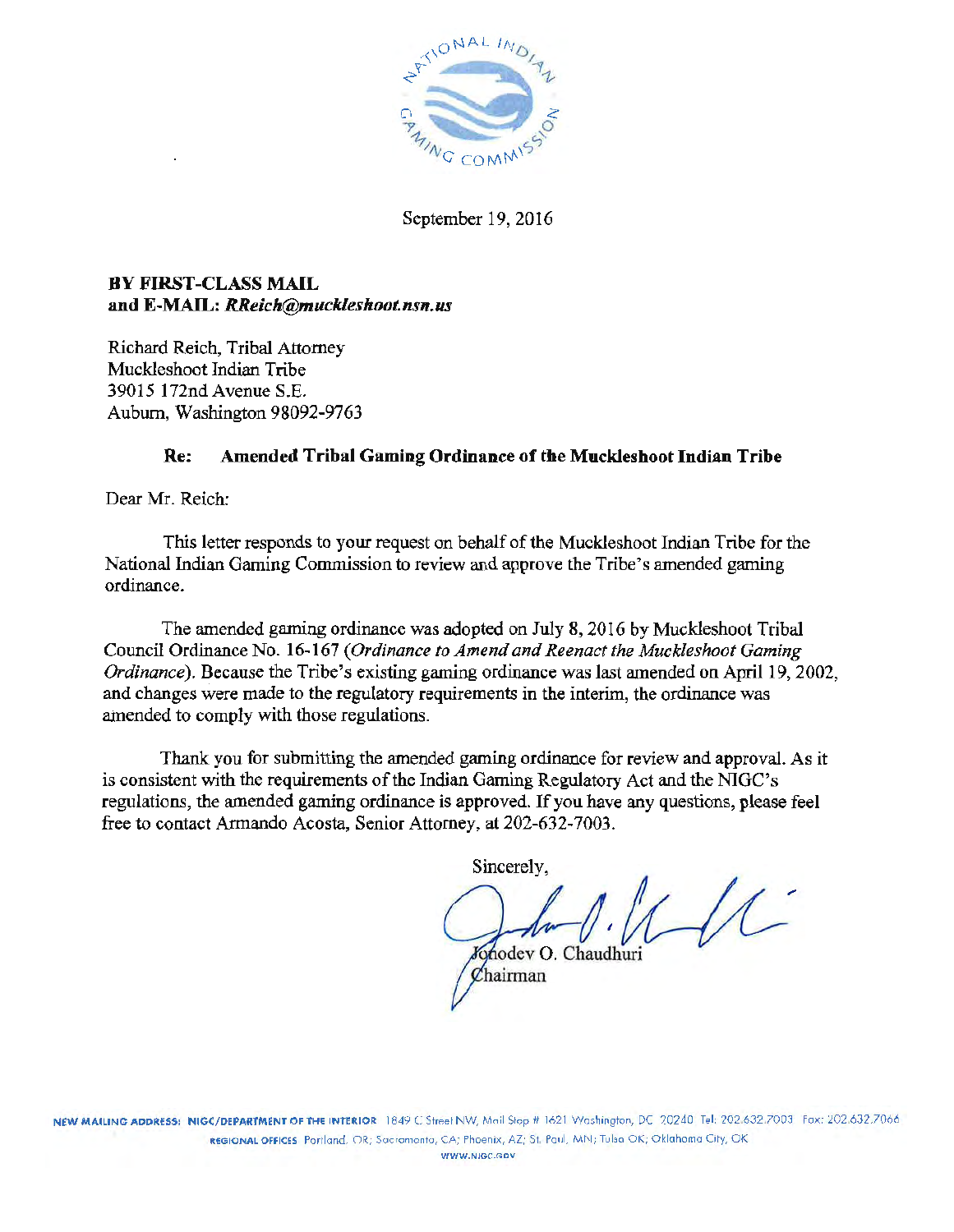

# ORDINANCE TO AMEND AND REENACT THE MUCKLESHOOT GAMING ORDINANCE

WIJEREAS, the Muckleshoot Indian Tribal Council is the duly constituted governing body for the Muckleshoot Indian Reservation by the authority of, and is herein acting solely pursuant to, its constitution and by-laws approved May 13, 1936, by the Secretary of the Interior, as amended June 28, 1977, and not pursuant to its Indian Reorganization Act Corporate Charters; and,

WHEREAS, on March 11, 2016, the Tribal Council enacted Ordinance No. 16-068 amending the Muckleshoot Gaming Act of 1992, effective upon approval of the Ordinance by the Chairman of the National Indian Gaming Commission pursuant to  $25 \text{ U.S.C.}$   $\S2710$  and  $25 \text{ C.F.R.}$  part 522, and,

WHEREAS, the Tribe has withdrawn its request for approval of Ordinance No. 16-068 by the Chairman of the National Indian Gaming Commission pending consideration of further amendments to the Gaming Act of 1992; and,

WHEREAS, the Mucklcshoot Gaming Commission has recommended that the Tribal Council adopt further tcclmical amendments to the Gaming Ordinance to insure compliance with National. Indian Gaming Commission regulations implementing the Indian Gaming Regulatory Act;

NOW THEREFORE BE IT ENACTED by the Tribal Council of the Muckleshoot Indian Trihe that the Muckleshoot Gaming Act of 1992 is hereby amended and reenacted in its entirety as set forth in the attachment hereto, as Chapter 11.04 of the Muckleshoot Tribal Code which shall be titled the Muckleshoot Gaming Ordinance; and,

BE lT FURTHER RESOLVED, that this Ordinance supersedes Ordinance No. 16-068; and,

*I/I/Ill* 

///////

///////

Ordinance No.  $\lfloor \frac{1}{2} \rfloor$   $\lfloor \frac{1}{2} \rfloor$ Page - 1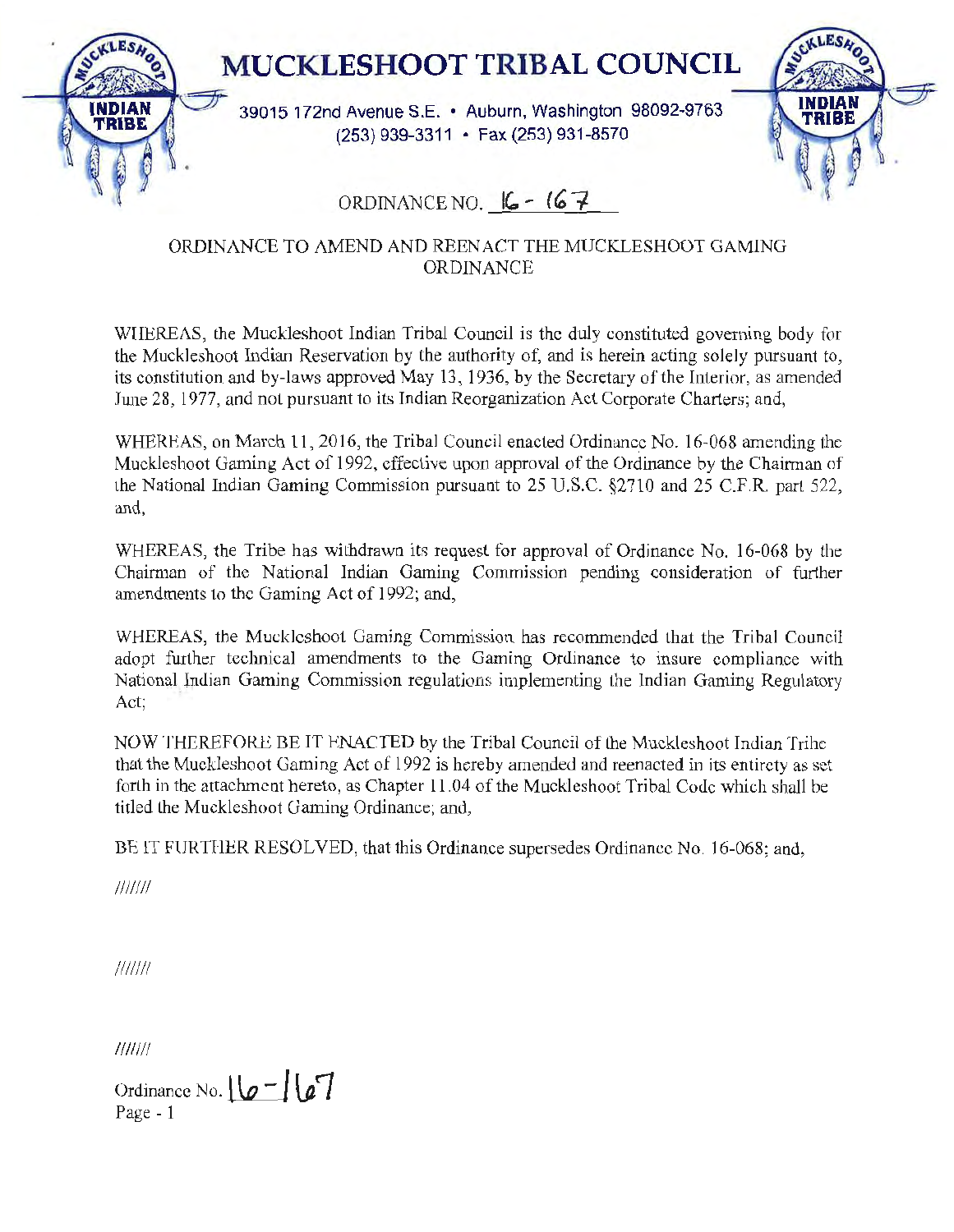BE IT FURTHER RESOLVED, that this reenacted Muckleshoot Gaming Ordinance shall be effective upon approval of the Ordinance by the Chairman of the National Indian Gaming Commission pursuant to 25 U.S.C. §2710 and 25 C.F.R. part 522.

### **CERTIFICATION**

As Secretary of the Muckleshoot Indian Tribal Council, I hereby certify that the above ordinance was adopted at a **\equidicated** meeting of the Tribal Council on the **:**next day of  $\frac{1}{2010}$ , 2016, held on the Muckleshoot Indian Reservation, Auburn, WA, at which a quorum was present by a vote of \_!j\_ for, .()\_ against, and **j\_** abstentions.

quorum was present by a vote or 4<br> *Jenemy James*<br>
Secretary

a Cross Chairperson

Ordinance No.  $\sqrt{2}$   $\sqrt{12}$ Page - 2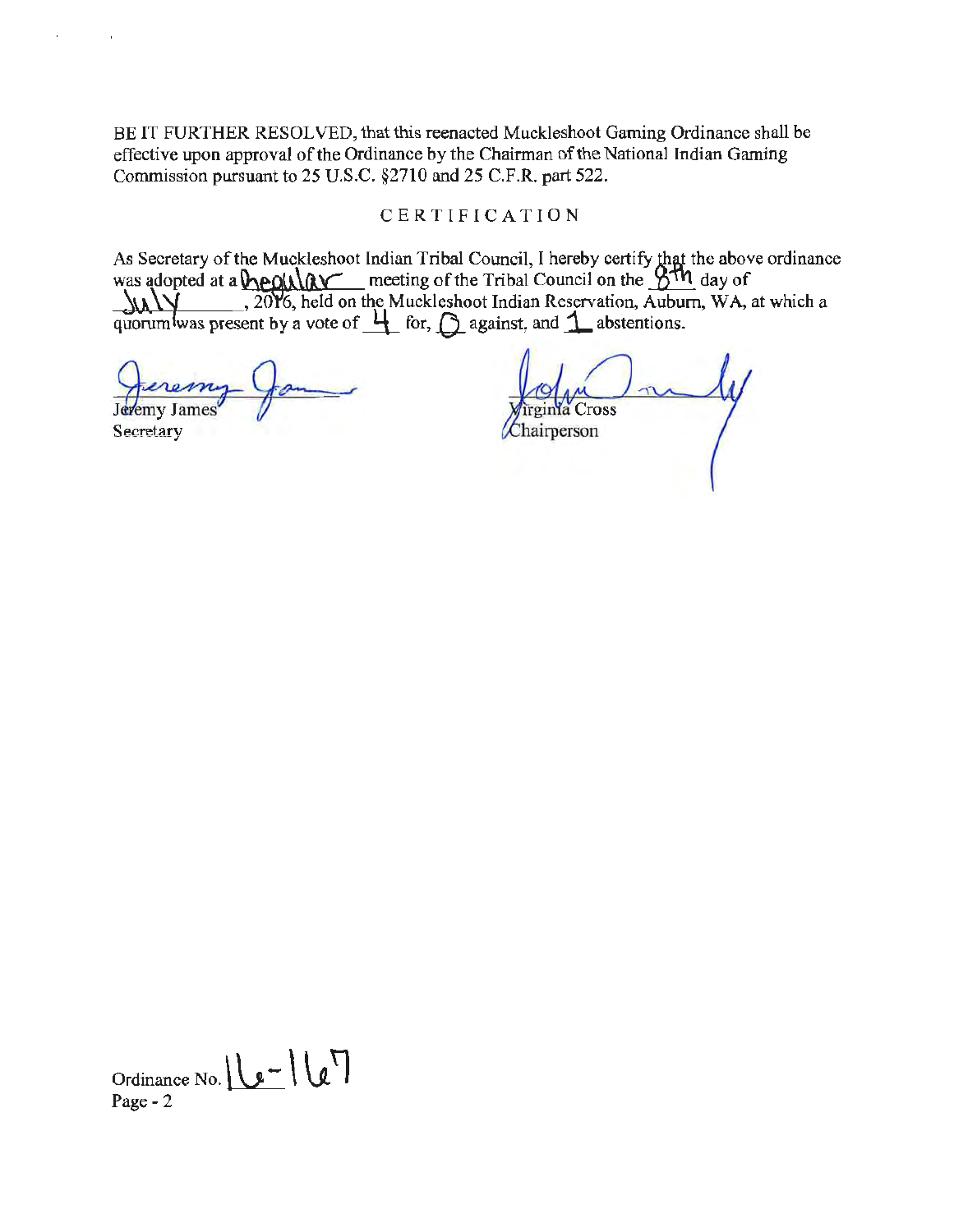## TITLE 11. COMMERCE

### Chapter 11.04

## MUCKLESHOOT GAMING ORDINANCE\*

#### Sections:

- 11.04.010 Title.
- 11.04.020 findings and Policy.
- 11.04.030 Definitions.
- 11.04.040 Ownership of Gaming.
- 11.04.050 Establishment of Gaming Commission.
- 11.04.060 Permitted Gaming Activities.
- 11.04.070 Gaming Revenues.
- 11.04.080 Operation of Gaming Establishments.
- 11.04.090 Audits.
- 11.04.100 Contracts.
- 11.04.110 Licenses.
- 11.04.120 Application Fonns.
- 11.04.130 Class III Gaming; Tribal-State Compacts.
- 11.04.140 Interest in Management Contracts by Tribal Officials.
- 11.04.150 Service of Process.
- 11.04.160 Tribal Gaming Corporation.
- 11.04.170 Repeal of Prior Gaming Act; Effective Date.
- 11.04.180 Severability.
- 11.04.190 Amendments.
- 11.04.200 Sovereign Immunity Preserved.

11.04.010 Title. The Muckleshoot Indian Tribe, a federally recognized Indian Tribe ("Tribe") hereby enacts the following Ordinance to amend the Muckleshoot Gaming Act of 1992, as Amended. This amended Act shall be known as the "MUCKLESHOOT GAMING ORDINANCE" ("Ordinance").

#### 11.04.020 Findings and Policy.

This Ordinance is adopted by the Tribal Council, pursuant to its authority granted under the Tribe's Constitution, for the purpose of regulating gaming on the Reservation for tribal governmental, charitable, and other purposes, and to develop and operate such gaming consistent with the findings herein and in conformity with the federal Indian Gaming Regulatory Act (25) U.S.C. § 2701 et seq. ("IGRA")) and regulations promulgated thereunder.

<sup>&</sup>lt;sup>\*</sup> This ordinance was adopted from Ordinance No. 16- $\_\_\_\_\_$ , enacted  $\_\_\_\_\_$ , 2016, approved by the National Indian Gaming Commission, 2016.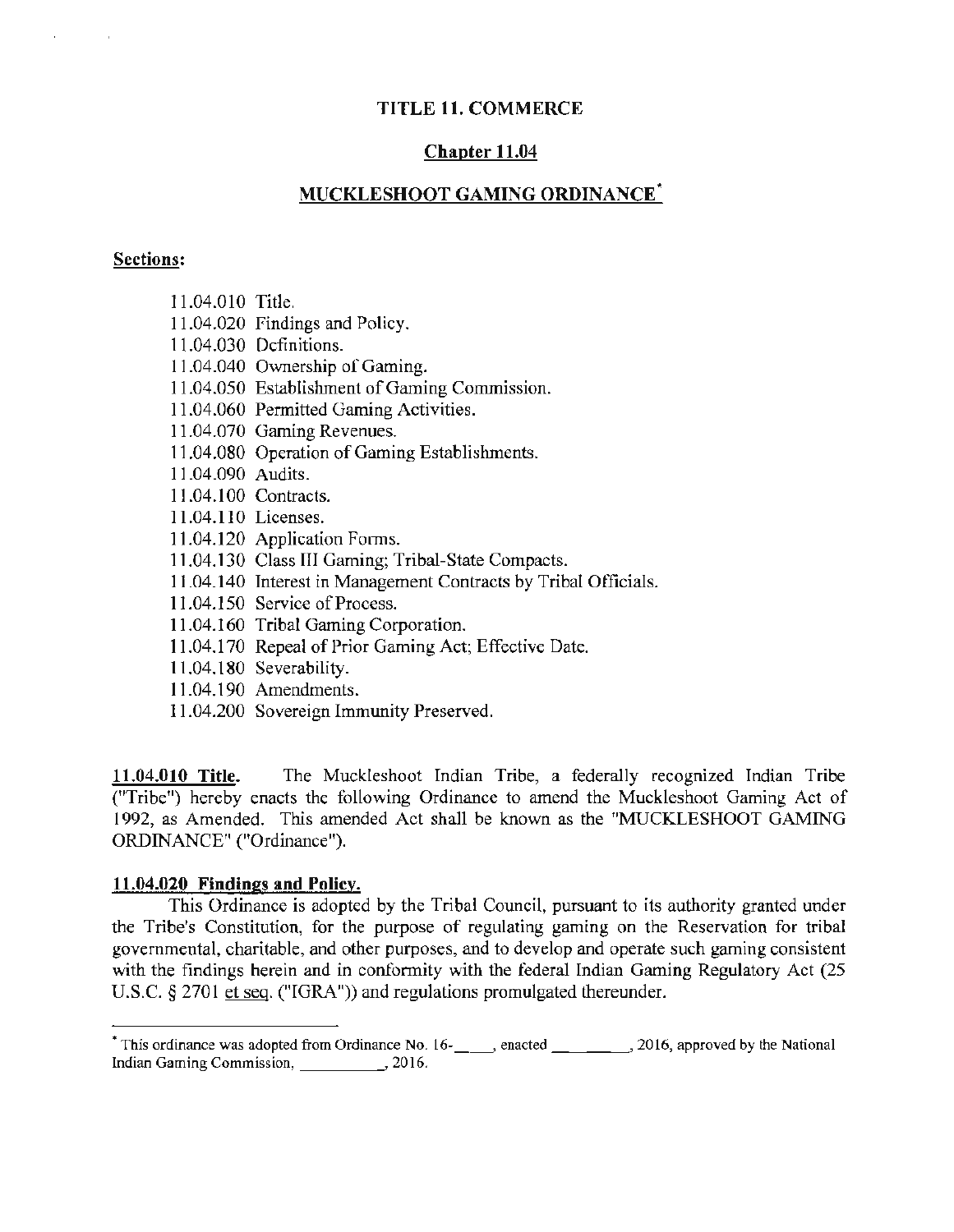The Tribe finds that:

(a) Gaming on its Reservation is a valuable means of generating revenue that is needed for the support of the Tribe's government, to promote tribal self-sufliciency, economic development, employment, job training, and a strong tribal government, and to fund and ensure essential social programs and services;

(b) The Tribe desires to conduct certain forms of gaming to provide needed revenues for the Tribe, and to regulate and control such gaming in a manner that will protect the environment, the Reservation, the health, security and general welfare of the Tribe, the players, and the community; and

(c) The Tribe shall own all Class II and Class HI gaming on lands subject to the Tribe's jurisdiction, and manage and regulate all gaming in a manner that will adequately address such special interests and needs of the Tribe.

## 11.04.030 Definitions.

Unless specified otherwise, terms used herein shall have the same meaning as in IGRA, including but not limited to references to "Net Revenues," "Class I," "Class II," and "Class III" gaming, except for references to "Commissioners", "Commission", or "Gaming Commission" which shall mean the Muckleshoot Gaming Commission or its Commissioners, established and described herein.

(a) ''Closely Associated Independent Contractor" shall mean any contractor that shares common ownership, officers or Directors with any management principal or person related thereto.

(b) "Gaming" shall mean an activity in which a person stakes or risks something of value on the outcome of a contest of chance or a future contingent event, not under his or her control or influence, upon an agreement or understanding that the person, or someone else, will receive something of value in the event of a certain outcome, but shall not include bona fide business transactions.

(c) "Gaming Activities" shall mean any Class I, Class II, or Class Ill gaming activity conducted by or under the jurisdiction of the Tribe, and shall include all activities of a Gaming Enterprise subject to the jurisdiction of the Tribe regardless of its nature.

(d) "Gaming Commission" shall mean the Muckleshoot Gaming Commission, as established herein to regulate and monitor Gaming Activities, investigate wrongdoing, conduct background investigations, issue licenses, and perform other duties as required for the regulation of Gaming on the Reservation.

(e) "Gaming Contractor" shall mean any person or entity that supplies gaming devices or gaming equipment. personnel. or services (including gaming management or consulting services) to any gaming activity or enterprise.

(f) "Gaming Enterprise" shall mean any gaming business, event, enterprise or activity conducted by or under the jurisdiction of the Tribe.

(g) "Immediate Family" shall mean and is limited to, the subject individual's spouse, children, and parents – adopted or biological.

(h) "Key Employee" shall mean a person who performs one or more of the following functions: bingo caller. counting room supervisor, chief of security, custodian of gaming supplies or cash, floor manager, pit boss. dealer, croupier, approver of credit, or custodian of gaming devices including those persons with access to cash and accounting records within such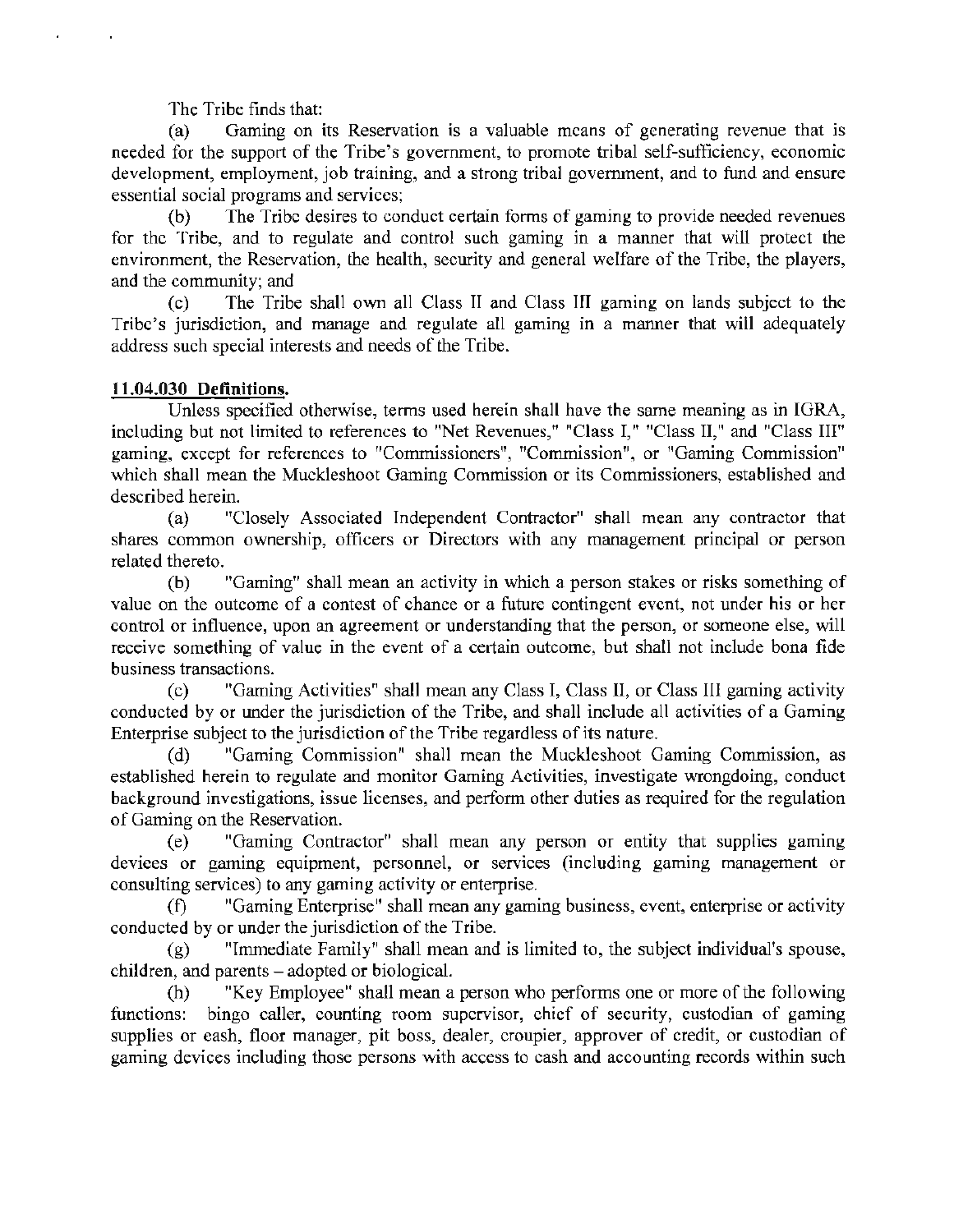devices. If not otherwise included, any other person whose total cash compensation is in excess of \$50,000 per year, and the four (4) most highly compensated persons in the Gaming Enterprise are included in the definition of key employees. At the discretion of the Gaming Commission, other positions or persons may be included under and subject to the requirements for key employees.

(i) "National Indian Gaming Commission" ("NTGC") shall mean the Commission established under IGRA.

G) "Person" shall mean any natural person or entity, including but not limited to corporations, partnerships and trusts.

(k) "Primary Management Official" shall mean the person who has management responsibility for a management contract; any person who has authority to hire and fire employees or to set up working policy for a Gaming Enterprise; or the chief financial officer or other person who has financial management responsibility. At the discretion of the Gaming Commission, other positions or persons may be included under and subject to the requirements for primary management officials.

(1) "Related to" shall refer to persons who are related as a father, mother, sister or brother.

(m) "Reservation" shall mean all lands under the jurisdiction and control of the Tribe.

(n) "State" shall mean the State of Washington.

(o) "Tribal Council" shall mean the governing body of the Tribe, as set forth in the Tribe's Constitution and Bylaws.

(p) "Tribal Court" shall mean any court established by the Tribe to hear disputes or, if there is none, the Tribal Council.

(q) "Tribal Gaming Agency" shall mean the administrative body of the Gaming Commission delegated to carry out regulatory functions.

(r) "Tribal Member" shall mean any duly enrolled member of the Tribe.

(s) '"Vendor" shall mean any supplier, manufacturer, distributor, investor or any such entity doing business with a gaming enterprise.

### 11.04.040 Ownership of Gaming.

The Tribe shall have the sole proprietary interest in and responsibility for the conduct of Class II and Class III gaming authorized by this Ordinance.

### 11.04.050 Establishment of Gaming Commission.

(a) There is established by the Tribe a Commission, acting under the authority of the Tribe, to be known as the Muckleshoot Gaming Commission. The Gaming Commission shall be composed of five (5) members of the Muckleshoot Tribe, all of whom shall be appointed by the Tribal Council. One (1) of the five (5) Gaming Commission members may be appointed from the Tribal Council.

(b) Disqualifications for Office. The following persons may not serve as Commissioners:

( 1) Employees of any Gaming Enterprise on the Reservation;

(2) Except as provided in Section 11.04.0SO(a) above, members of the Tribal Council are not eligible to serve on the Gaming Commission during their term on the Tribal Council;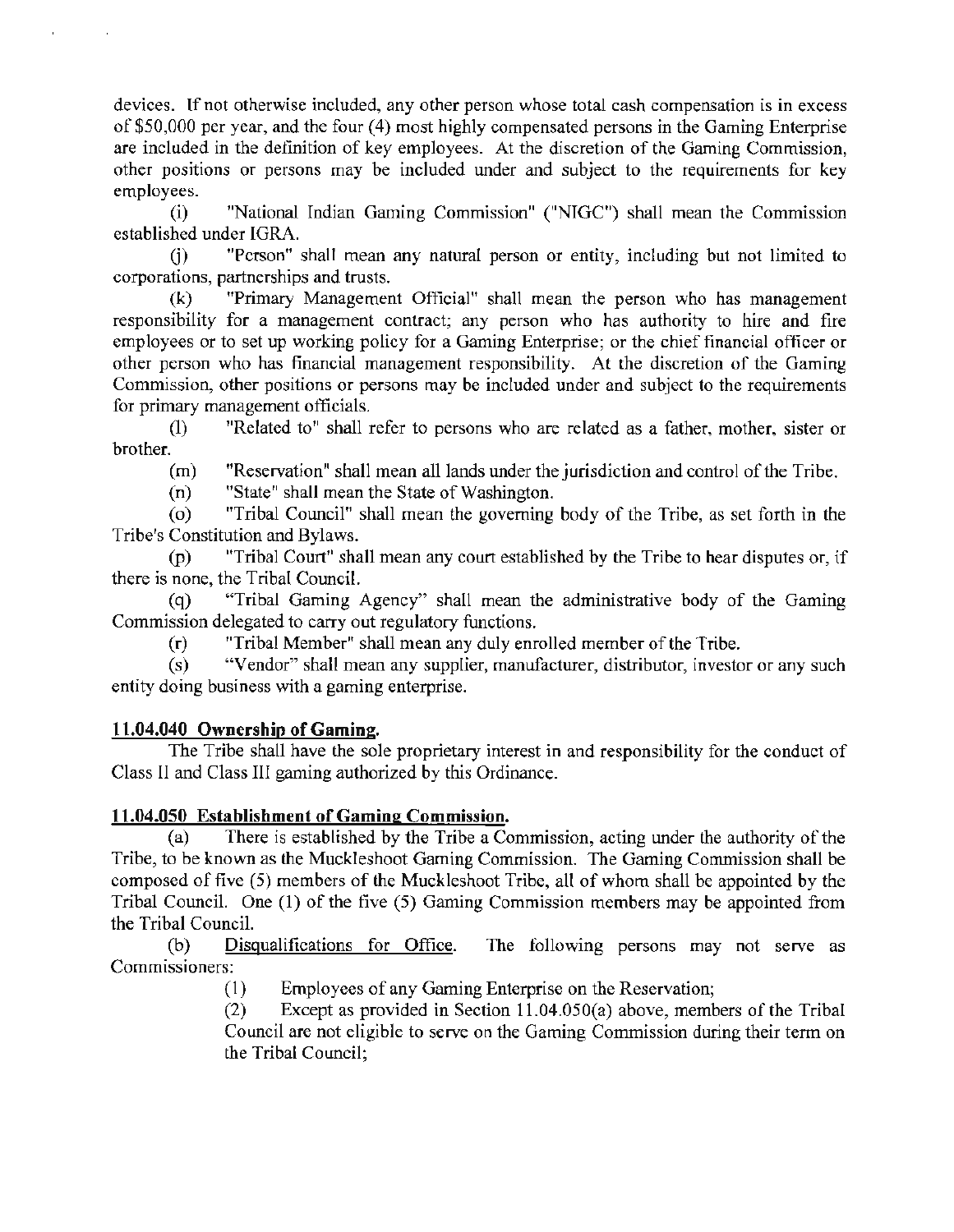(3) Persons related to any Gaming Contractor (including any principal thereof or Closely Associated Independent Contractor);

(4) Persons who would not be eligible to be officers of the Tribe pursuant to the Tribe's Constitution and Bylaws; and,

(5) Persons who due to criminal history or other reason do not meet the qualifications for issuance of an Employee gaming license.

(c) Terms of Office. The Commissioners shall serve for three (3) year terms, commencing on May 1 and ending on April 30, provided a Tribal Council member on the Gaming Commission shall serve only so long as he or she is also serving on the Tribal Council. Commissioners appointed to fill a vacancy that occurs prior to the end of a Commissioner's tenn of office shall be appointed for the remaining term of the vacant position. Upon expiration of a Commissioner's term of office, a Commissioner shall continue in office until a replacement has been appointed by the Tribal Council. The term of office of Commissioners holding office as of the effective date of this revised Ordinance that do not expire on April 30 shall he extended until April 30 immediately following the scheduled end of the Commissioner's term of office.

(d) Removal from Office. Commissioners may only be removed from office before the expiration of their terms by the Tribal Council for neglect of duty, malfeasance or other good cause shown, including but not limited to, failure to meet the qualifications for issuance and retention of a Employee gaming license. The procedure for removing a Commissioner shall be the same as for removing a member of the Tribal Council.

(e) Quorum. Three (3) members of the Gaming Commission shall constitute a quorum.

(f) Officers and Duties. A Tribal Council member representative on the Gaming Commission shall serve as Gaming Commission Chairman. In the event that a Tribal Council representative is not a member of the Gaming Commission, the Tribal Council shall select a member of the Commission to serve as Gaming Commission Chairperson. The Gaming Commission shall select, by majority vote, a Vice-Chairperson and Secretary. The Chairperson shall preside over meetings of the Gaming Commission and the Vice-Chairperson shall preside in absence of the Chairperson. The Secretary shall record in writing the minutes of all Gaming Commission meetings and all official actions taken by the Gaming Commission.

(g) Voting. All actions of the Gaming Commission shall be taken by majority vote. The Commission Chairperson shall vote on any issue only to break a tie vote.

(h) Meetings. Meetings shall be held at least once per month, on the second Tuesday of the month. Any Tribal member may attend Scheduled Meetings. Scheduled Meetings may be changed at any time by the Gaming Commission, with notice of such change to each of the Commissioner and posted prominently at least two (2) business days in advance at the Office of the Gaming Commission. Notice of meetings shall be given in writing to each Commissioner, served by email, first class mail or personal delivery at least two (2) business days prior to such meeting. Additional meetings shall be held as called by the Chairman or by at least three (3) other Commissioners. Meetings may be called at any time, by any means, with unanimous consent of the Commissioners. All Commission discussions, deliberations, and votes taken regarding specific license applications and related background investigations, or any other investigations, and any other matter the Commission deems must be kept confidential in order to preserve the integrity of the Gaming Enterprise or Tribe or to protect the privacy of the applicant, shall be held in Executive Session.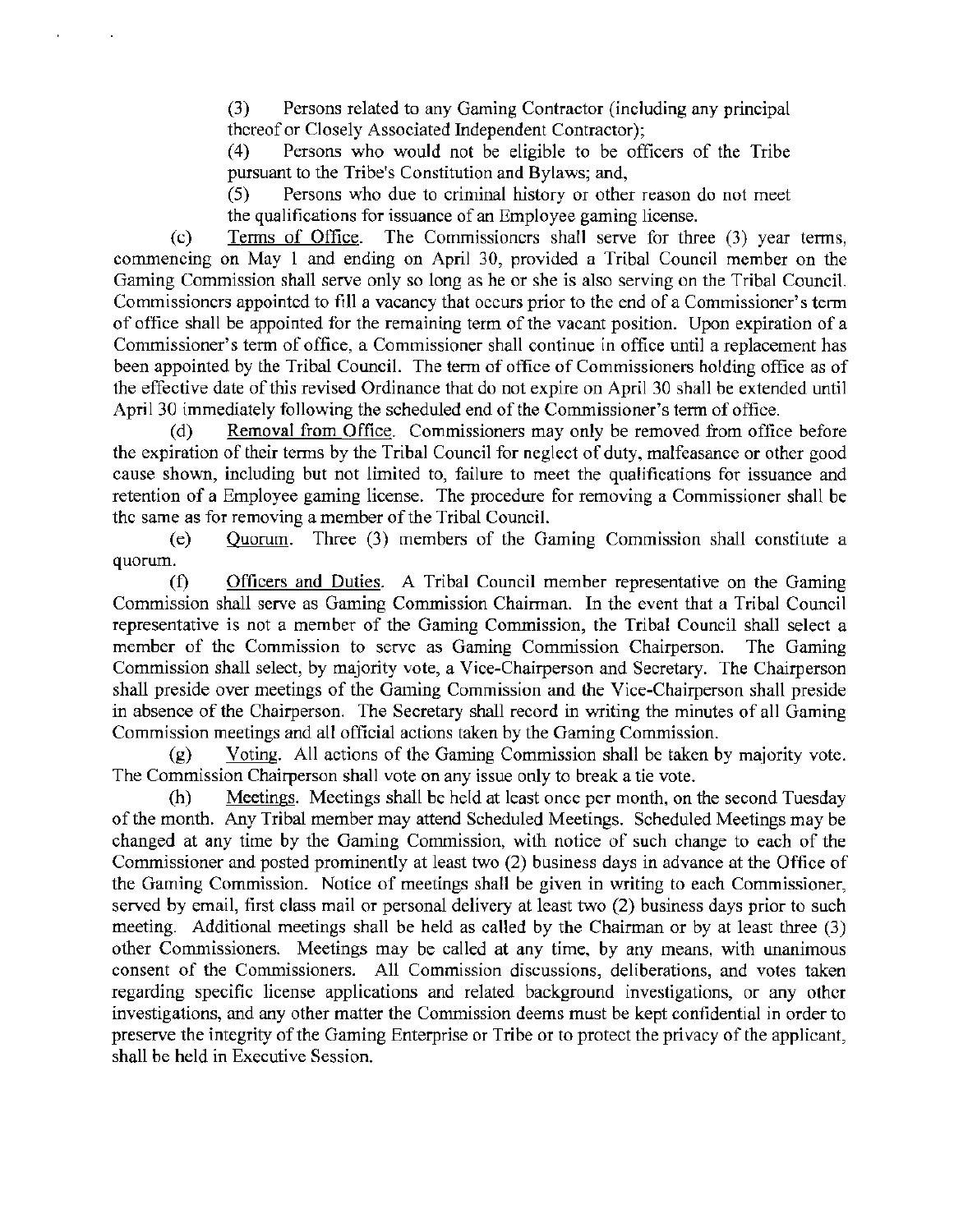(i) Compensation for Serving: Fringe Benefits: Reimbursement of Expenses. Commissioners shall be compensated for serving on the Commission at the rate of compensation established by the Tribal Council. Such compensation as established by the Tribal Council may include benefits as provided for other employees of the Tribe. Subject to approval by and in accordance with procedmes to be adopted by the Tribal Council, Commissioners shall

be reimbursed for expenses incurred in connection with the performance of their Commission duties.

(j) Powers and Duties.

The Gaming Commission shall have the power and duty to:

(1) Hold such hearings, sit and act at such times and places, summon persons on the Reservation to attend and testify at such hearings, take such testimony, and receive such evidence as the Gaming Commission deems relevant in fulfilling its duties;

(2) Administer oaths or affirmations to witnesses appearing before the Gaming Commission;

(3) Hear disputes against the gaming establishment, in accordance with the procedures established in this Ordinance.

( 4) Hire such staff and support services as deemed necessary subject to a budget approved by the Tribal Council.

(5) Issue such regulations and establish such internal controls, and policies, as it deems appropriate in order to implement the provisions of IGRA, Tribal-State Compact or this Ordinance;

( 6) Promulgate rules for each Class I, Class II or Class III game allowed under this Ordinance; such rules shall govern the conduct of such games; and

(7) Inspect, examine and monitor Gaming Activities, including the power to demand access to and inspect, examine, photocopy and audit all papers, books and records respecting such Gaming Activities;

(8) Investigate any suspicion of wrongdoing in connection with Gaming Activities;

(9) Conduct, or cause to be conducted, such investigations as may be

necessary to determine in connection with Gaming Activities, compliance with law or this Ordinance and applicable regulations, internal controls, and operating policies, or any contracts, agreements, goods, services, events, incidents, or other matters related to Gaming Activities;

(10) Conduct, or cause to be conducted, background investigations regarding any person in any way connected with Gaming Activities and issue licenses to, at minimum, all Key Employees and Primary Management Officials according to requirements at least as stringent as those in 25 C.F.R. parts 556 and 558;

(11) Implement and administer a system for investigating, licensing and monitoring employees and others connected with Gaming Activities, as described below, including the issuance of licenses to gaming facilities, individuals and entities as required under this Ordinance, Tribal-State Compact and IGRA;

(12) To the extent required, comply with reporting requirements established under a Tribal-State Compact to which the Tribe is a party and other applicable law, including the IGRA.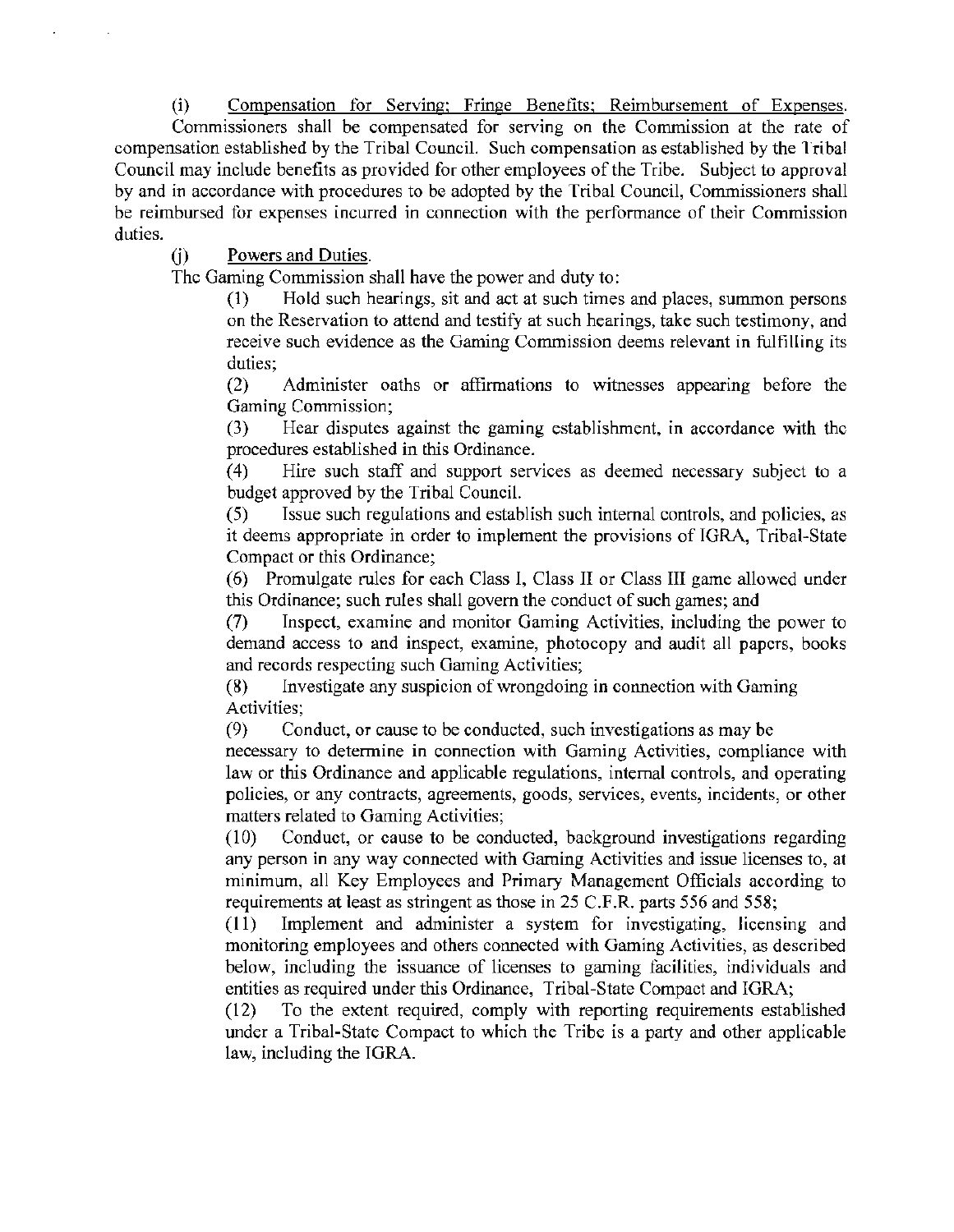$(13)$  Approve all gaming equipment and devices utilized by a Gaming Enterprise; and

(14) Exercise the Tribe's inherent authority to detain persons engaged in criminal conduct at a location at which Gaming Activities subject to this Ordinance are conducted for a reasonable time for the purpose of delivery of such persons to an appropriate governmental authority; and

(15) Carry out such other duties with respect to Gaming Activities on the Reservation as the Tribal Council shall direct.

(k) Annual Reports. On or before January 31st of each year, the Gaming Commission shall provide to the Tribal Council an Annual Report summarizing its activities during the prior twelve (12) month period ending on December 31st, and accounting for all receipts and disbursements. The Tribal Council shall cause copies of the Annual Report to be made available to Tribal Members within thirty (30) days after receipt.

(I) Other Reporting Requirements. As required, the Gaming Commission shall comply with any reporting requirements established under a Tribal·State Compact to which the Tribe is a party, and other applicable law, including the IGRA and regulations promulgated thereunder.

### 11.04.060 Permitted Gaming Activities.

(a) Unauthorized Gaming Prohibited. All Gaming Activities on the Reservation (whether Class I, II or III) are prohibited except as expressly authorized under this Ordinance.

> ( 1) Class I Gaming. Class I Gaming is hereby permitted to the extent consistent with tribal custom and practice. The Gaming Commission may prohibit and prevent any conduct which is claimed to be Class I gaming if the Gaming Commission finds that such conduct is not in accordance with tribal customs or practices or violates IGRA or any other law.

> (2) Class IT and Class ID Gaming. Class II and Class III gaming on the Reservation is hereby authorized, provided the Tribe has the sole proprietary interest in and responsibility for the conduct of any gaming enterprise. Nothing herein shall prohibit the Tribe from engaging the services of non·tribal persons as employees thereof or engaging any person or entity to provide consulting or other technical assistance, or to manage Gaming Activities pursuant to a management agreement entered into under the provisions of IGRA. Class III gaming shall be conducted in accordance with any tribal-state compact between the Tribe and the State, or any alternative thereto as provided by IGRA. No activity for which a license or permit is required under chapter 9.46 RCW or rule shall be conducted or performed, or allowed to be conducted, played or performed, on any premises unless the operator of, or person conducting or performing, the activity first obtains the appropriate license or permit from the Commission.

## 11.04.070 Gaming Revenues.

(a) Tribal Property. Except as provided under the terms of an agreement pursuant to the provisions of IGRA or as otherwise permitted by law, all revenues generated from any Class II or Class III gaming activity are the property of the Tribe. Any profits or net revenues from Gaming Activities shall be deposited into the Tribe's general treasury or such other tribal account as the Tribe shall determine. Once part of the treasury such funds shall lose any identity as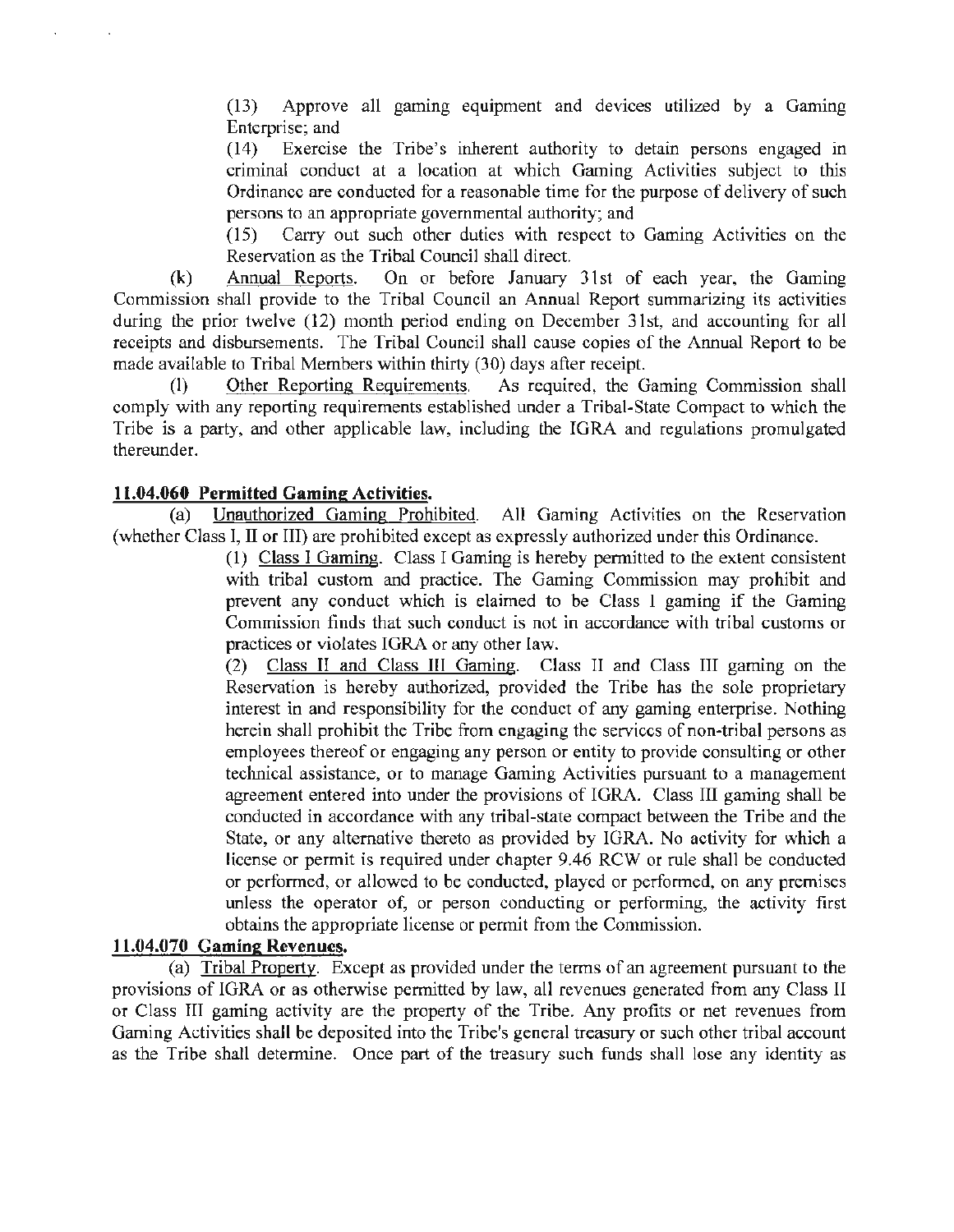gaming revenue except to the extent necessary to identify them as such in order to comply with applicable law. No Tribal Member shall be deemed to have any interest in such profits or net revenues, provided that the Tribal Council may adopt rules for distributing gaming proceeds to Tribal Members on a per capita basis provided such plan meets the requirements of IGRA, 25 U.S.C. § 2710 (b)(3). Payments from general treasury funds to Tribal Members under other tribal programs, including those related to health, welfare, education, elderly care, and housing, shall not be deemed to be per capita payments.

(b) Use of Net Revenues. Net Revenues from Gaming Activities shall not be used for purposes other than:

- (1) To fund tribal government operations or programs;
- (2) To provide for the general welfare of the Tribe and its members;
- (3) To promote economic development for the Tribe;
- (4) To donate to charitable organizations; or
- (5) To help fund operations of local government agencies.

## **11.04.080 Operation of Gaming Establishments.**

(a) Gaming Permitted as Licensed. Except to the extent authorized by an agreement pursuant to the provisions of IGRA or as otherwise permitted by law, Gaming shall only be conducted in tribally owned, operated and licensed facilities pursuant to the provisions of this Ordinance. Such activities shall be conducted in accordance with the terms and conditions of any license issued by the Tribe for such purposes as to each facility before any Gaming may occur therein. Such licenses shall specify the hours of operation, type and scope of Gaming allowed therein, permitted uses of the facility for other activities, rules of conduct for employees and patrons, regulation of alcoholic beverages, food handling and entertainment, and such other matters as the Gaming Commission or the Tribal Council may deem necessary to the conduct of Gaming Activities therein.

(b) Protection of Environment and Public. Any construction or maintenance of any gaming facility, and the operation of gaming therein, shall be conducted in a manner which adequately protects the environment and the public health and safety.

( c) Dispute Resolution. Patrons who have complaints against a gaming establishment, other than tort claims for personal injury or property damage, shall have as their sole remedy the right to file a petition for relief with the Gaming Commission. For such purposes, disputes with any management contractor or its employees shall be made to the Gaming Commission, and such shall be the exclusive remedy for patron complaints. Complaints shall be submitted in writing and, at the discretion of the Gaming Commission, the petitioner may be allowed to present evidence. The Gaming Commission will render a decision in a timely fashion and all such decisions will be final when issued. Any patron having a claim against the gaming establishment or a management contractor or its employees must submit such claim to the Gaming Commission within thirty (30) days of its occurrence. Except to the extent provided herein, all damage suits against any employee, officer, agent, manager or Director of the Tribe or any of its departments or divisions for disputes arising under this Ordinance or regulations promulgated hereunder, are prohibited.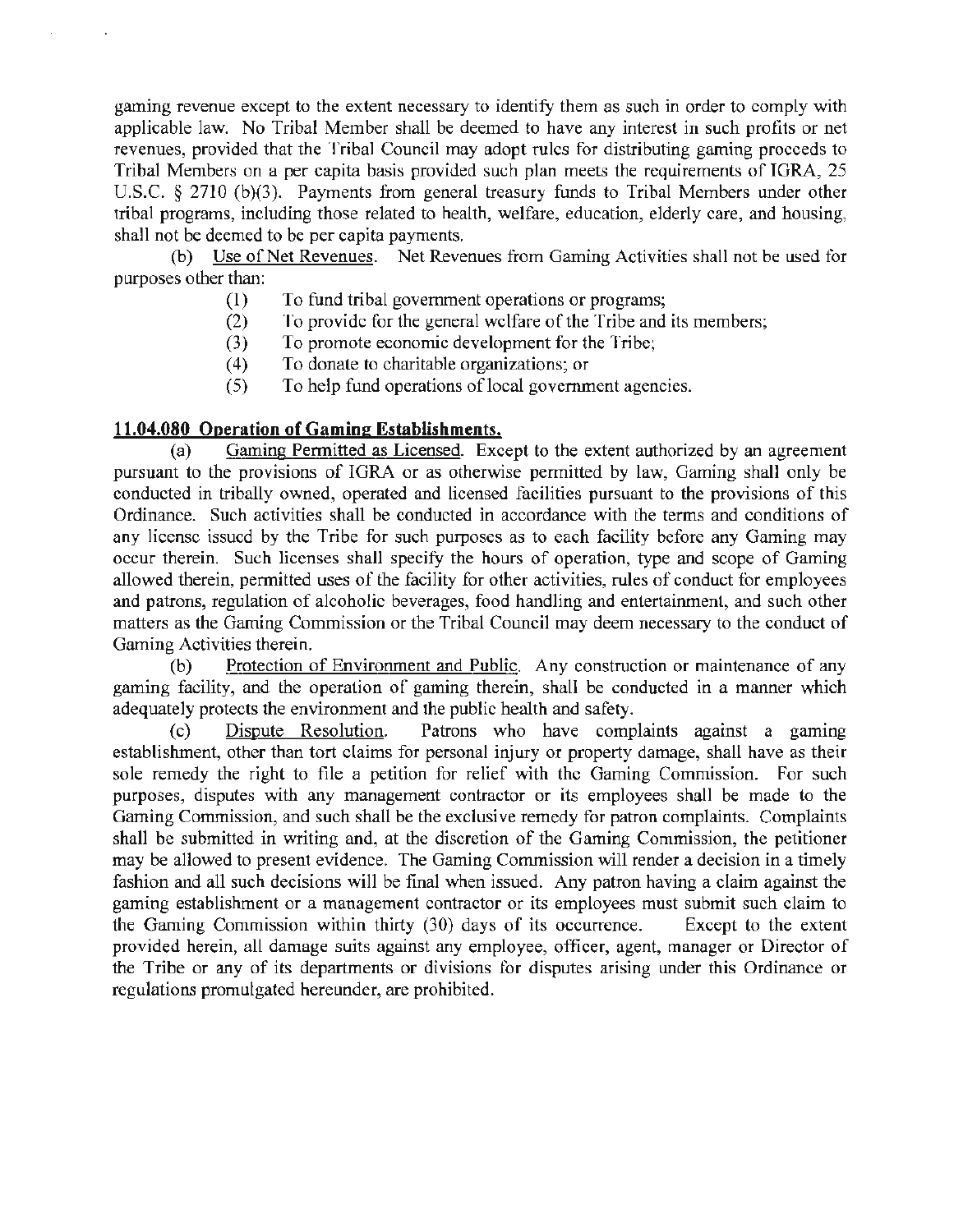### 11.04.090 Audits.

Annual outside auditing by a recognized independent accounting firm shall be conducted of each gaming activity and the results thereof reported to the Tribal Council, and, to the extent required by law, the Bureau of Indian Affairs and the National Indian Gaming Commission ("NIGC").

### 11.04.100 Contracts.

(a) Audit Requirements. All contracts for supplies, services, or concessions for a contract amount in excess of twenty-five thousand dollars (\$25,000) annually (except contracts for professional legal or accounting services) relating to Class II or Class Ill gaming on the Reservation shall be subject to independent audits, and such contracts shall so specify.

### 11.04.110 Licenses.

(a) Licensing Requirements. It is the declared policy of the Tribe that all Gaming Activities be licensed and controlled so as to protect the morals, good order and welfare of Tribal Members and other persons on the Reservation and to preserve the honesty, fairness and integrity of such Gaming Activities. Accordingly, no person shall engage in any Class II or Class III Gaming Activities on the Reservation without an appropriate and valid independent Class II or Class Ill license issued by the Gaming Commission. Any gaming license which is issued, or finding of suitability or approval by the Gaming Commission, shall be deemed a privilege subject to suspension or revocation. No license shall be issued that would place the Tribe in violation the IGRA and regulations promulgated thereunder and, as applicable, provisions of a tribal-state compact, or of any applicable law.

(b) Burden on Applicant. The burden of proving an applicant's qualification to receive any license hereunder is at all times on the applicant. Applicants must accept any risk of adverse public notice, embarrassment or other action which may result from the application process and expressly waive any claim for damages as a result thereof.

Applicant Claim of Privilege. An applicant may claim any privilege afforded by law in connection with a gaming license application or investigation, but a claim of privilege with respect to any testimony or evidence pertaining thereto may constitute sufficient grounds for denial, suspension or revocation.

(d) Release of Information. All persons applying for a license shall agree to release all information necessary in order for the Gaming Commission to achieve its goals under this Ordinance, and to furnish such information to the Bureau of Indian Affairs, the NIGC, or such other governmental agency as may be required by law.

(e) Types of Licenses. Two Types of licenses (Employees and Vendors) shall be issued to persons and entities associated with Gaming Activities.

(I) Employee Licenses. Before permitting any person to become permanently associated with Gaming Activities as an employee of a gaming facility such person shall obtain an Employee license. Minors shall not be employed as dealers or otherwise to operate or supervise the operations of games, or to serve liquor. The Gaming Commission shall conduct or cause to be conducted a background investigation to determine if such person has:

> (a) Any criminal record or any reputation, prior activities, habits or associations which might pose a threat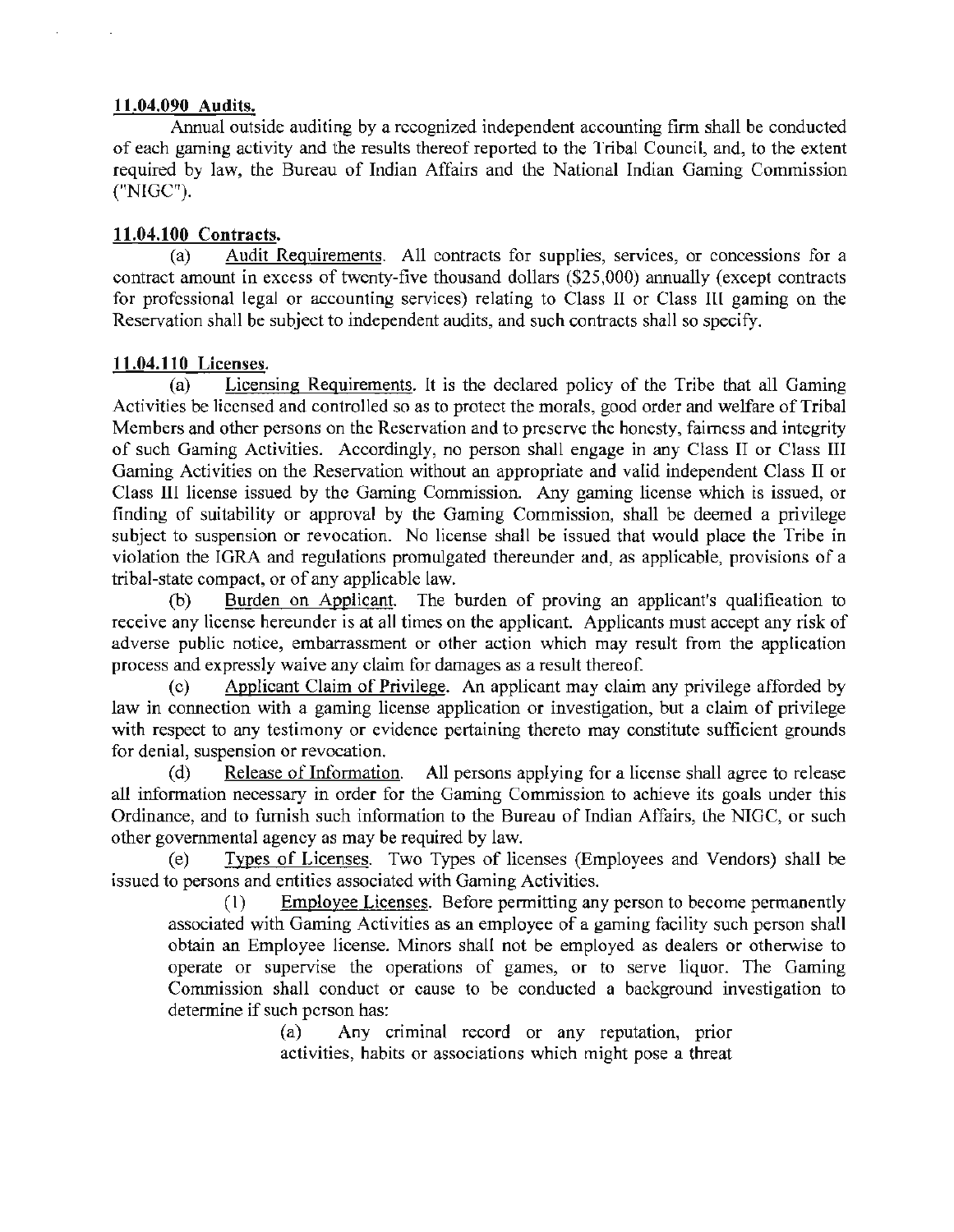to the public interest or to the effective regulation of gaming activities.

(b) Anything else in their background which might create or enhance the dangers of unsuitable, unfair, or illegal practices and methods and activities in the conduct of gaming activities.

Persons who do not meet the above qualifications shall be denied an Employee license.

(2) Vendor Licenses. All gaming vendors and all nongaming vendors exceeding \$25,000 in gross sales per year shall obtain a vendor license and any such persons working for said vendor shall obtain an Employee license. The Gaming Commission shall conduct or cause to be conducted a background investigation to determine if such person has:

> (a) Any criminal record or any reputation, prior activities, habits or associations which might pose a threat to the public interest or to the effective regulation of gaming activities.

> (b) Anything else in their background which might create or enhance the dangers of unsuitable, unfair, or illegal practices and methods and activities in the conduct of gaming activities.

Persons who do not meet the above qualifications shall be denied a Vendor license.

(f) Conditional Licenses. For good cause the Commission may impose conditions on any license issued necessary for a license to remain in good standing. Failure to comply with such licensing conditions may result in license suspension or revocation.

(g) License Renewal. Employee licenses shall be subject to renewal at least annually, and may be revoked or suspended upon the occurrence of any act which, if known during the application process, would have tended to disqualify such person for such a license.

(h) Temporary Licenses. Pending completion of an investigation for a license, temporary licenses of no more than ninety (90) days duration may be issued by the Gaming Commission if in its sole discretion it deems it appropriate to do so. Such licenses shall permit the licensee to engage in such activities and pursuant to such terms and conditions as may be specified by the Gaming Commission. Such temporary licenses shall expire ninety (90) days from date of issuance, upon issuance of a regular license, or until an earlier specified expiration date, whichever occurs first.

(i) License Investigations. The Gaming Commission may employ all reasonable means, including the engagement of outside services and investigators and the holding of hearings, to acquire the information necessary to determine whether or not a license should be issued, suspended or revoked. Applicants shall also agree to release all information necessary in order for the Gaming Commission to achieve its goals under this section and to furnish such information to the Bureau of Indian Affairs, the NIGC, or such other agency as may be required by law.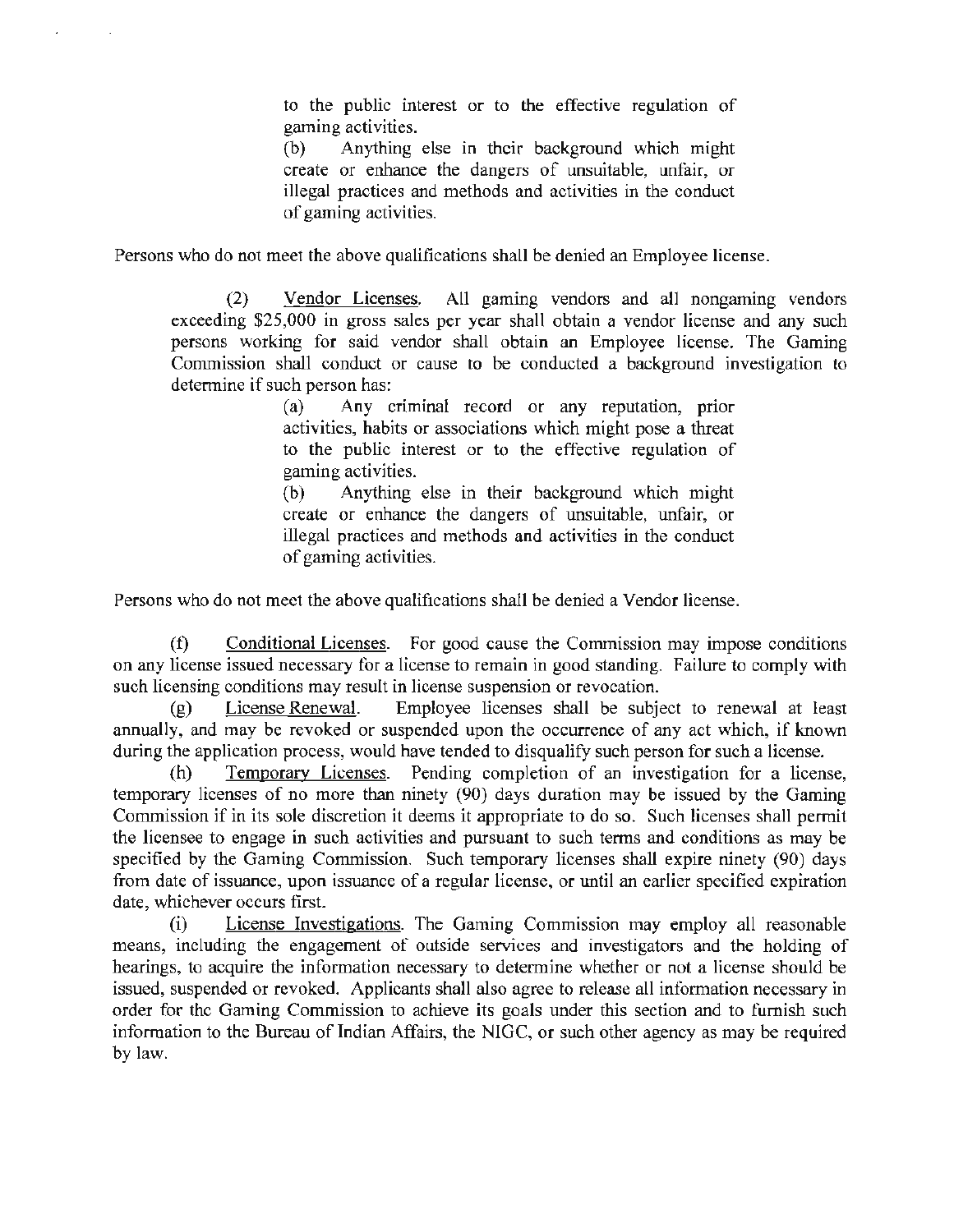(j) License Fees. Unless specifically waived by the Gaming Commission, all license applicants shall be required to pay all applicable license fees and costs when due, including a reasonable deposit for costs incurred in obtaining information in connection with the license application. Applicants who are Tribal Members will not be charged a license fee or costs. Estimates of licensing costs shall be provided to applicants upon reasonable request. Payment for all fees and costs must be received by the Gaming Commission prior to issuance of the license.

(k) Standards. All persons engaged by or associated with any Gaming Activities on the Reservation shall conduct themselves with honesty, integrity, and with such decorum and manners as may be necessary to reflect positively on the Tribe, its members and the Gaming Activities involved. Any failure to abide by such standards, or any violation of any rule, ordinance, custom or tradition of the Tribe, the Reservation or the Gaming Activities, or the tenns or conditions of the license, may be grounds for immediate suspension or revocation of any license issued hereunder.

(I) Appeals. All decisions of the Gaming Commission regarding the issuance or revocation of licenses shall be final and effective when issued. An applicant or licensee whose license is denied, or suspended may, within fifteen (15) days after the date of receipt of a written decision of the Gaming Commission, file a petition with the Gaming Commission requesting a hearing to reconsider the decision, if the Commission did not afford the person a hearing before making its decision. Any Tribal Member who is denied a license by the Gaming Commission may, within sixty (60) days of written notice of such denial, appeal the denial to the Gaming Commission, which shall have the power to reverse its prior decision and order that such license be issued, provided that no such license shall be issued for more than one (1) year, subject to the renewal procedures set forth herein, and provided further that no order of the Gaming Commission that a license be issued shall be valid if such issuance would place the Tribe in violation of any Tribal-State Compact to which the Tribe is a party, or of any applicable law.

(m) Background Investigations.

(I) The Gaming Commission shall request from each Primary Management Official and each Key Employee all of the information specified in subsections (a) through (n) below. Further, each other applicant for an Employee license, except as provided otherwise by the Gaming Commission, shall also submit the information specified in (a) through (n) below. The Gaming Commission reserves the right, at any time, to request additional information either prior to, during, or subsequent to any background investigation.

- (a) Full name, other names used (oral or written), social secmity number(s), date of birth, place of birth, citizenship, gender, all languages (spoken or written);
- (b) Currently and for at least the previous ten  $(10)$  years: business and employment positions held, ownership interests in those businesses, business and residence addresses and drivers license number(s);
- ( c) Names and current addresses of at least three (3) personal references, including one personal reference who was acquainted with the applicant during each period of residence as listed under subsection (b) above;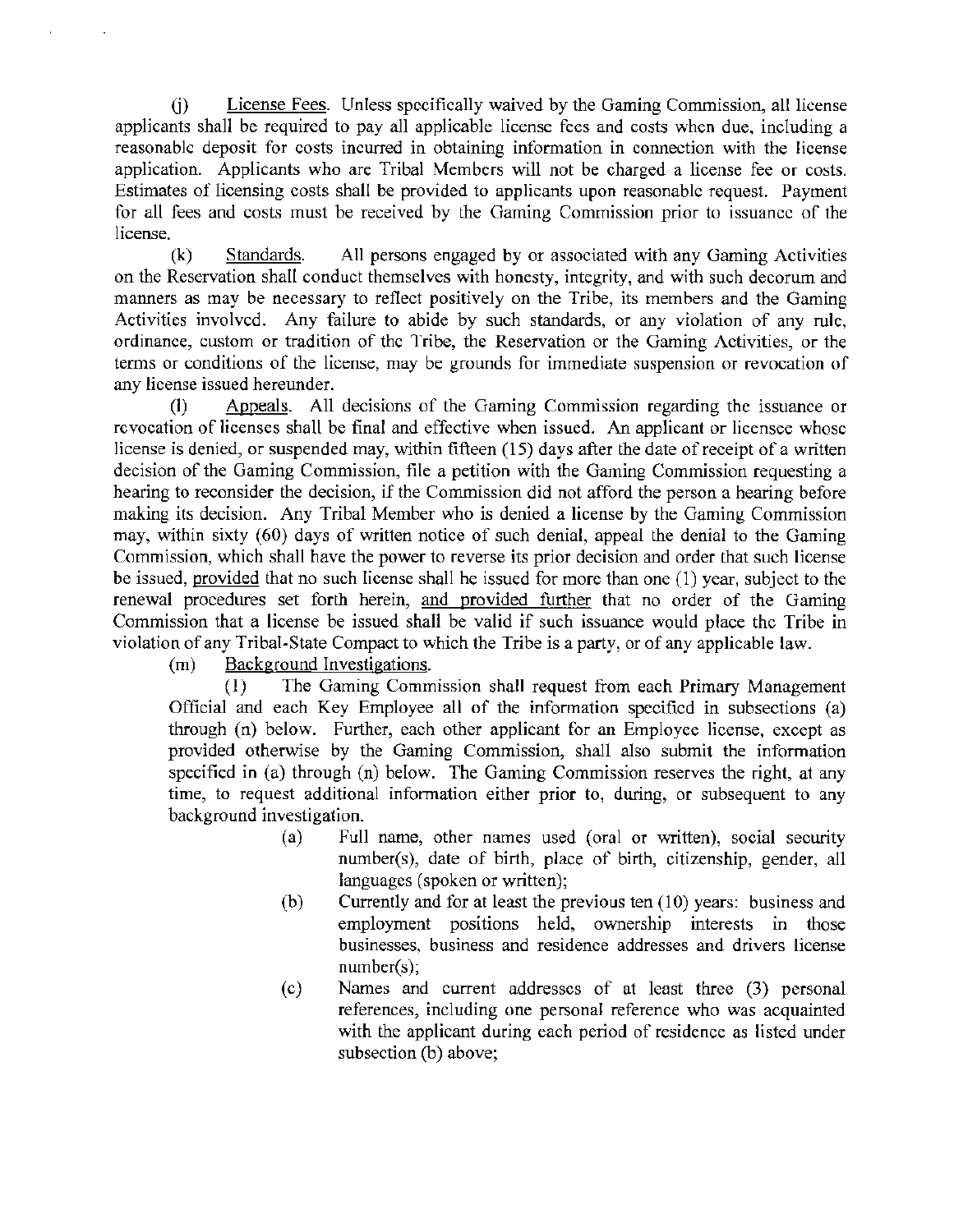- (d) Current business and residence telephone numbers;
- (e) Description of any existing and previous business relationships with the gaming industry generally, including ownership interests in those businesses;
- (f) A description of any existing and previous business relationships with Indian tribes, including ownership interests in those businesses;
- (g) Name and address of any licensing or regulatory agency with which the person has ever filed an application for a license or permit related to gaming, whether or not such license or permit was granted, and whether such license or permit was ever suspended, revoked, or the subject of disciplinary action;
- (h) For each felony for which there is an on-going prosecution or a conviction: the charge, the name and address of the court involved, and the date and disposition, if any, of the case;
- (i) For each misdemeanor conviction or on-going misdemeanor prosecution (excluding minor traffic violations classified as civil infractions under Washington law) within ten (10) years of the date of the application: the name and address of the court involved, and the date and disposition, if any, of the case;
- G) For each criminal charge (excluding minor traffic charges classified as civil infractions under Washington law), whether or not there is or was a conviction, if such criminal charge is within ten (10) years of the date of the application and is not otherwise listed above pursuant to subsections (h) or (i) above: the criminal charge, the name and address of the court involved and the date and disposition, if any, of the case;
- (k) Name and address of any licensing or regulatory agency (federal, tribal, state, local or foreign) with which the person has filed an application for an occupational license or permit, whether or not such license or permit was granted, and whether or not such license or permit was ever suspended, revoked, or the subject of other disciplinary action;
- (I) Current photographs;
- (m) Any other information the Tribe or Gaming Commission deems relevant; and
- (n) Fingerprints consistent with procedures adopted by the Gaming Commission consistent with NIGC regulations.

(2) The Tribe shall conduct or cause to be conducted an investigation, through the Gaming Commission, sufficient to make a determination of eligibility as required under this Ordinance. The Commission may rely upon any information discovered in the course of its background investigation or otherwise brought to its attention, including but not limited, the information obtained from or the results of any prior investigation on file with the NIGC, or any state or tribal gaming regulatory agency. In conducting the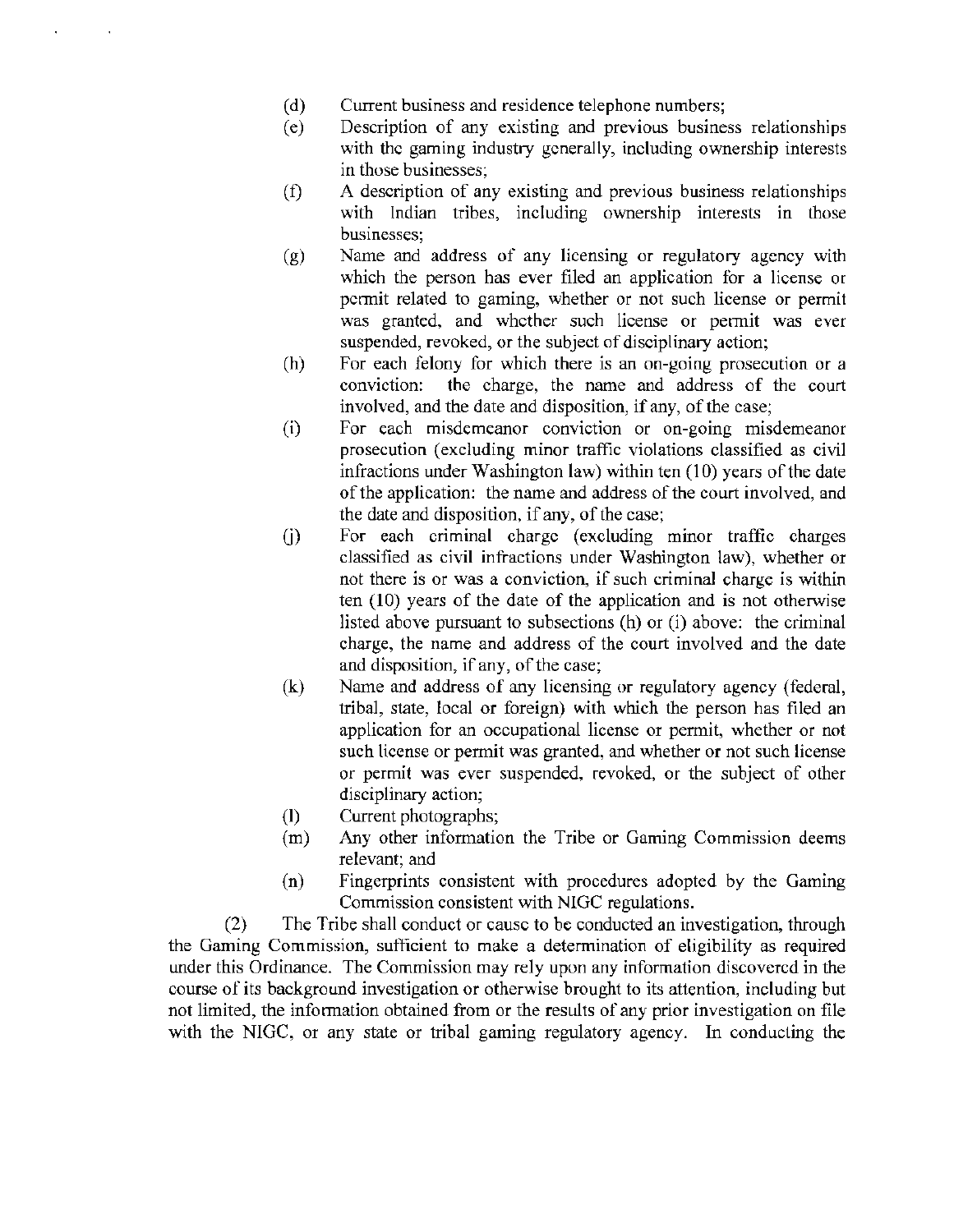background investigation, the Gaming Commission and its agents shall keep confidential the identity of each person interviewed in the course of the investigation.

 $(n)$  Investigative Report and Eligibility Determination.

(1) Before making an eligibility determination or issuing a license to a primary management official, key employee, or other Employee license applicant, the Commission shall create and maintain an investigative report on the applicant's background investigation. The investigative report shall include:

(a) Steps taken in conducting a background investigation;

(b) Results obtained;

( c) Conclusions reached; and

( d) The basis for those conclusions.

(2) The Gaming Commission shall review a person's prior activities, criminal record, if any, and reputation, habits and associations to make a finding concerning the eligibility for employment in a gaming operation and the Class of license sought. If the Gaming Commission determines that licensing of a person poses a threat to the public interest or to the effective regulation of gaming, or creates or enhances dangers of unsuitable, unfair, or illegal practices and methods and activities in the conduct of gaming activities, the Gaming Commission shall not License that person in any other position for which a license is required.

(o) Notice of Employee Licensing Applications and Reports to NIGC and State Gaming Agency.

( l) Before issuing a license to a Key Employee or Primary Management Official or Employee licensee under this Ordinance, the Gaming Commission, acting on behalf of the Tribe, shall forward to the NIGC or the State Gaming Agency all of the information required by NIGC regulations and the State-Tribal Compact.

(2) Prior to issuing a license to a Primary Management Official or Key Employee, the Gaming Commission, acting on behalf of the Tribe, shall forward to the NIGC, together with a copy of the eligibility determination made under Section  $11.04.110(n)(1)$  and  $(n)(2)$  above, an investigative report on each background investigation.

The investigative report shall include the following information:

- (a) Steps taken in conducting a background investigation;
- (b) Results obtained;
- (c) Conclusions reached; and
- (d) The basis for those conclusions.

(3) A Notice of Results on each background investigation shall be forwarded to the NIGC within sixty (60) days after the employee begins work, or within sixty (60) days of the approval of this Ordinance by the NIGC. The notice of results shall contain:

(a) Applicant's name, date of birth, and social security number:

(b) Date on which applicant began or will begin work as a key employee or primary management official;

(c) A summary of the information presented in the investigative report, which shall at a minimum include a listing of:

(i) Licenses that have previously been denied;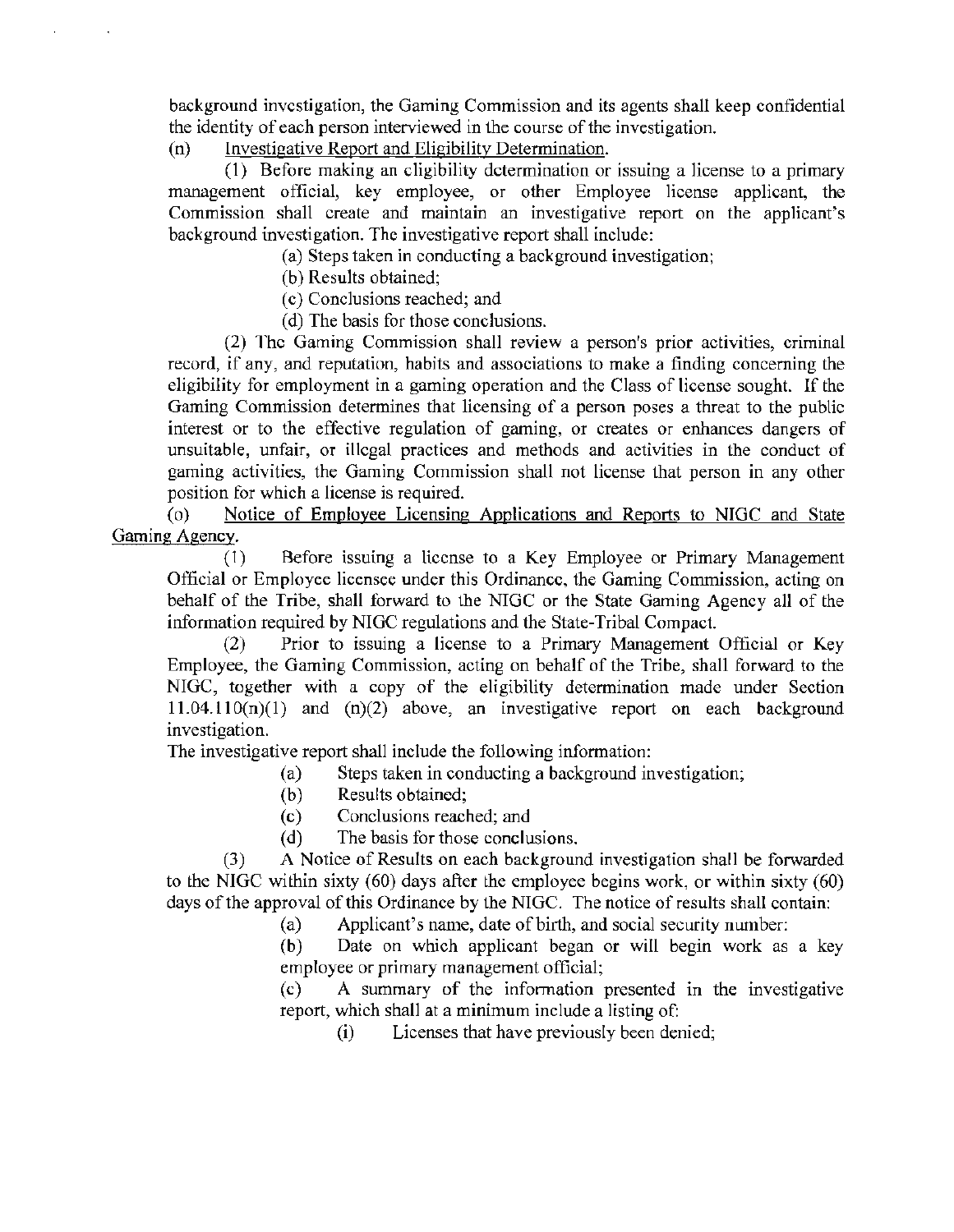(ii) Gaming licenses that have been revoked, even if subsequently reinstated;

(iii) Every known criminal charge brought against the applicant with the last ten (10) years of the date of the application; and

(iv) Every felony of which the applicant has been convicted or any ongoing prosecution.

(d) A copy of the eligibility determination made under Section  $11.04.110(n)(1)$  and (2) of this Ordinance.

(4) The Gaming Enterprise shall not employ or continue to employ any person as a Key Employee or Primary Management Official who does not have a license within ninety (90) days of beginning work.

(5) The Gaming Conunission, acting on behalf of the Tribe, shall provide to the NIGC or other agency, any other reports and information required by IGRA and regulations promulgated thereunder or by State-Tribal Compact.

(6) With respect to licensed Key Employees and Primary Management Officials, the Gaming Commission shall maintain an individual's complete application file including all of the information listed in Section  $11.04.110(m)$ . as well as, retain applications for employment, reports (if any) of background investigations, and eligibility determinations for inspection by the NJGC for no less than three (3) years from the date of termination of employment.

(7) If a license is not issued to an applicant, the Gaming Commission shall notify the NIGC and shall forward copies of its eligibility determination and investigative report (if any) to the NIGC for inclusion in the Indian Gaming Individuals Records System.

p. Granting a Gaming License.

(1) After providing the NIGC the Notice of Results of its background check under Section  $11.04.110(c)$ , the Commission may issue a license to a a Key Employee or Primary Management Official. (2) The Gaming Commission shall notify the NIGC that it has issued a license to a Key Employee or Primary Management Official within 30 days of its issuance.

(3) The Gaming Commission shall provide any additional information requested by the NIGC concerning a Key Employee or Primary Management Official who is the subject of a report as required under this subsection. An NIGC request for additional information shall suspend the thirty (30) day period established under this subsection until the NIGC receives the additional information.

(4) If, within the thirty (30) day period established under this subsection, the NIGC provides a statement itemizing objections to issuance of a license to a Key Employee or Primary Management Official, the Gaming Commission shall reconsider the application, taking into account such objections. The Gaming Commission retains the right to make the final determination whether to issue the license to such applicant.

q. License Suspension, Revocations, and Fines.

(1) If, after issuance of a gaming license, the Tribe receives a statement of objections or other reliable information from the NIGC. the State of Washington, or other reliable source indicating that a licensee is not eligible for employment under the eligibility criteria established in Section  $11.04.110(n)$  above, the Gaming Commission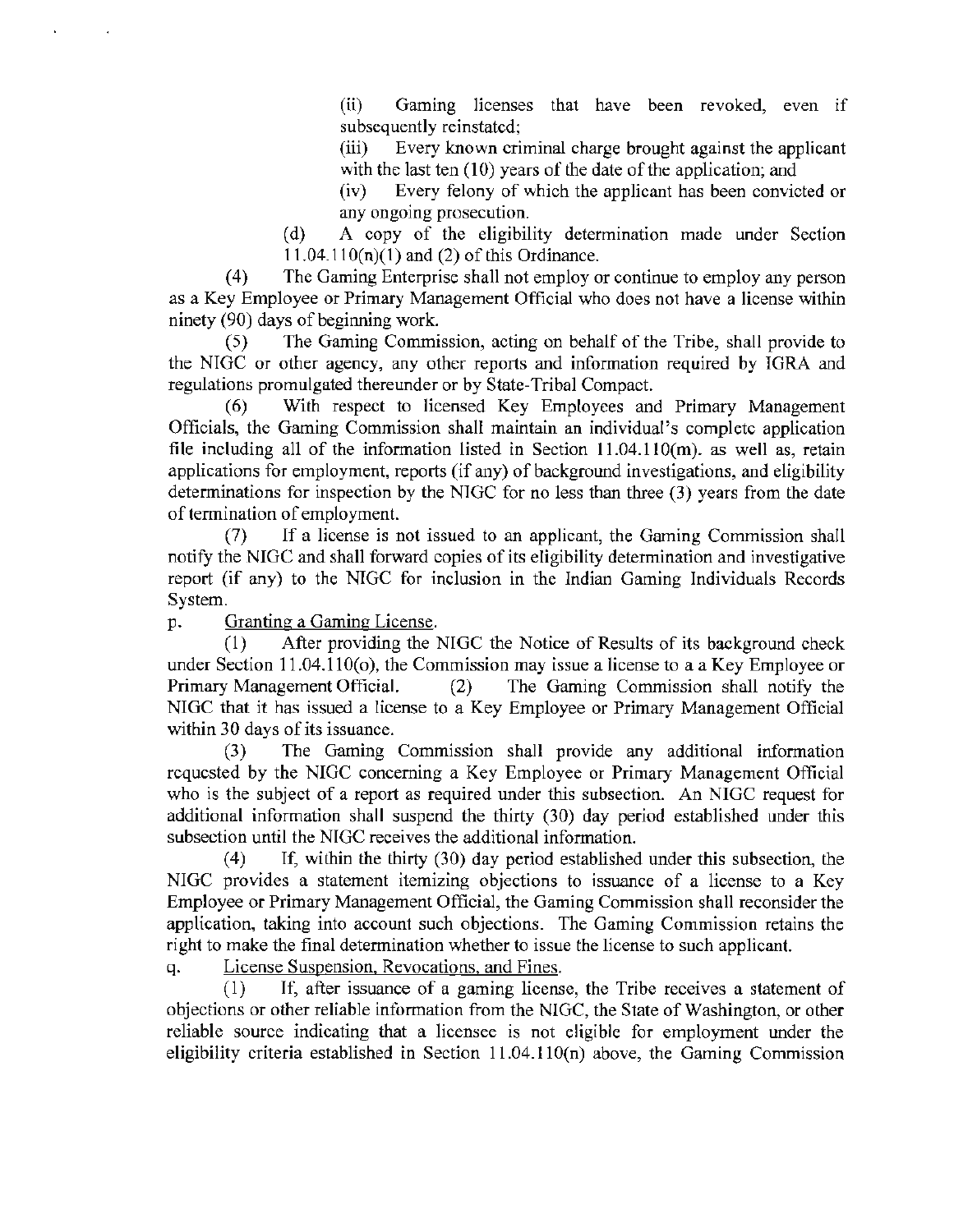shall suspend the license and shall notify the licensee in writing of the license suspension and proposed licensing action.

(2) If, after issuance of a gaming license, the Gaming Commission determines the licensee has committed any criminal, administrative violations or any actions that impact the integrity of Gaming Activities, the Gaming Commission may suspend the license and shall notify the licensee in writing of the license suspension and proposed licensing action to include fines and associated costs of investigation.

The Gaming Commission shall notify the licensee of a time and place for a hearing on the proposed revocation of a license or other licensing action.

(4) After the hearing, the Gaming Commission shall determine whether to revoke, suspend, reinstate the gaming license, or take other licensing action. For actions taken in response to information provided by the NIGC, the Gaming Commission shall notify the NIGC of its decision within 45 days.

(5) A right to a hearing under this section shall vest only upon receipt of a license granted under an Ordinance approved by the NIGC Chair.

r. Facilities Licenses. Before Gaming Activities can be conducted therein, the Gaming Commission shall inspect and license each such facility in accordance with this Ordinance and any requirements of IGRA or Tribal-State Compact. Facilities in which Gaming Activities were taking place on the date this Ordinance was adopted shall be deemed to have qualified for and be operating under such a license upon adoption of this Ordinance.

### **11.04.120 Application Forms.**

a. Each application form for a Key Employee or a Primary Management Official, as well as for all other Employee license applicants, unless otherwise specifically exempted by the Gaming Commission, shall contain the notices set forth in subsections (1) and (2) below:

(1) *Privacy Act Notice:* 

*Jn compliance with the Privacy Act of 1974, the following information is provided: Solicitation of the information on this.form is authorized by 25 US.C.*  2701 et seq. The purpose of the requested information is to determine the *eligibility of individuals to be granted a gaming license. The information will be used by the Tribal gaming regulatory authorities and by the National Indian Gaming Commission (NIGC) members and staff who have need.for the information in the performance of their official duties. The information may be disclosed by the Tribe or the NIGC to appropriate Federal, Tribal, State, local, or foreign law enforcement and regulatory agencies when relevant to civil, criminal, or regulatory investigations or prosecutions or when pursuant to a requirement by a tribe or the NIGC in connection with the issuance, denial, or revocation of a*  gaming license, or investigations of activities while associated with a tribe or a *gaming operation. Failure to consent to the disclosures indicated in this notice*  will result in a tribe's being unable to license you for a primary management *official or key employee position.* 

*The disclosure of your Social Security Number (SSN) is voluntary. However, failure to supply a SSN may result in errors in processing your application.*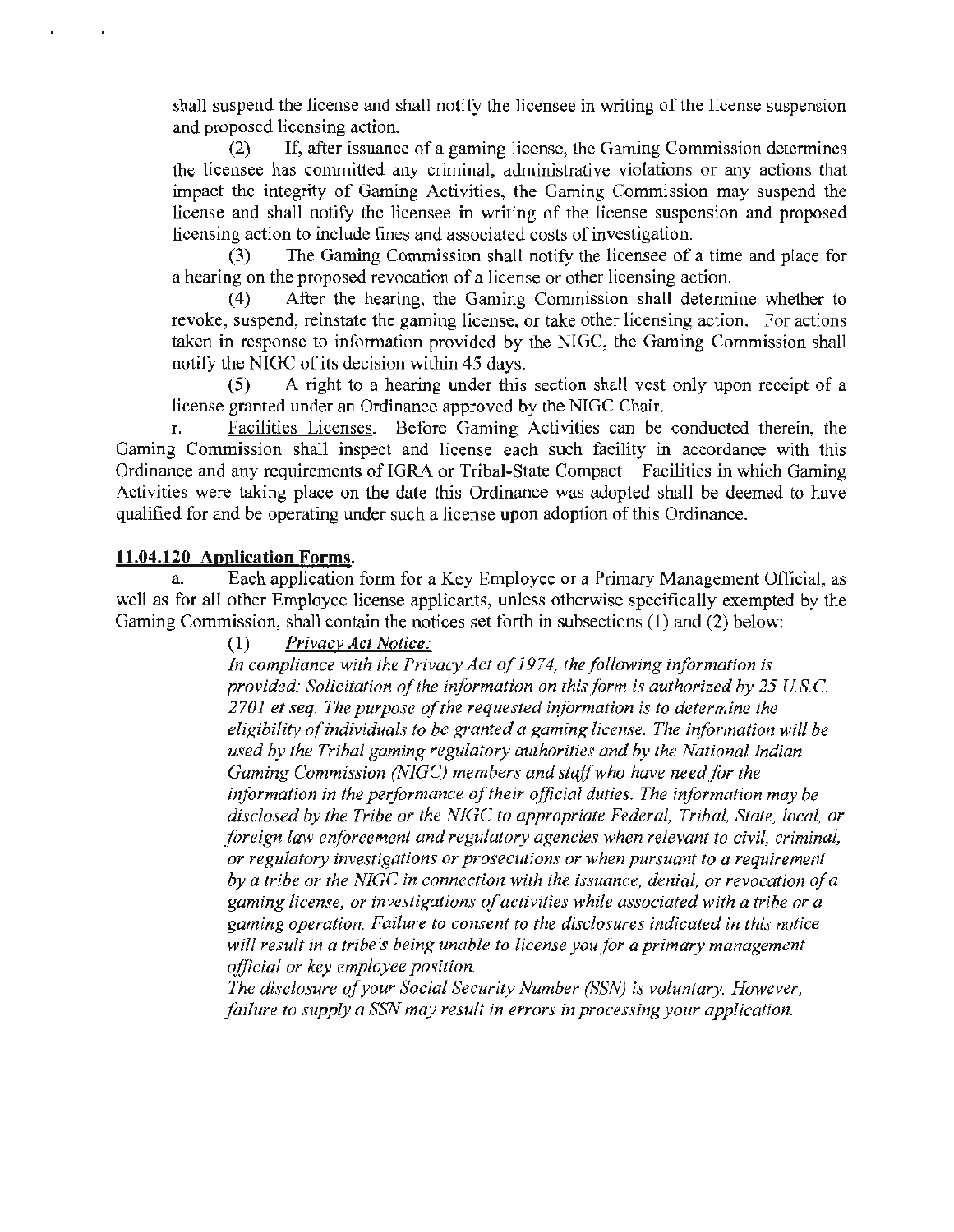(2) *Notice Regarding False Statements.* 

*A .false statement on any part of your license application may be grounds for denying a license or the suspension or revocation of a license. Also, you may he punished by fine or imprisonment (U.S. Code, title 18, section 1001).* 

b. Any existing Key Employee or Primary Management Official, or any other Class A licensee unless otherwise specifically exempted by the Gaming Commission, that has not completed an application form containing the language set forth in Section 1l.04.l20(a)(l) and (2) above, shall be notified that they must either:

(1) Complete a new application form that contains the Privacy Act Notice and the Notice Regarding False Statements; or

(2) Sign a statement that contains the Privacy Act Notice and consent to the routine uses described in that notice, and sign a statement that contains the Notice Regarding False Statements.

### 11.04.130 Class III Gaming; Tribal-State Compacts.

In addition to the provisions set forth above, no Class III gaming shall be engaged in on the Reservation unless a Tribal-State Compact has first been obtained in accordance with the IGRA. All negotiations for such compacts shall be conducted through the Tribal Council and shall be finalized in accordance with tribal law. To the extent any provision of a Tribal-State Compact is inconsistent with the provisions of this Ordinance, such compact shall prevail and shall be deemed incorporated by reference herein.

### 11.04.140 Interest in Management Contracts by Tribal Officials.

No elected official of the Tribe, including the Gaming Commission or any other committee or agency of the Tribe, shall have a financial interest in or management responsibility for, any management agreement entered into pursuant to IGRA, nor shall such elected official serve on the board of Directors or hold (directly or indirectly) ten percent (10%) or more of the issued and outstanding stock of any corporation, or ten percent (10%) or more of the beneficial interest in any partnership, trust, or other entity, in any such corporation, partnership, trust or other entity, having a financial interest in, or management responsibility for, such contract.

# 11.04.150 Service of Process.

The Tribe designates as its agent for the service of any official determination, order, or notice of violation, the Chairperson of the Tribe.

# 11.04.160 Tribal Gaming Corporation.

Nothing in this Ordinance shall prevent the Tribe, through its Tribal Council, from delegating the authority to conduct Gaming to one or more tribal corporations, so long as the tribal Gaming Enterprises to which such authority is delegated agree to meet all criteria and requirements established under this Ordinance.